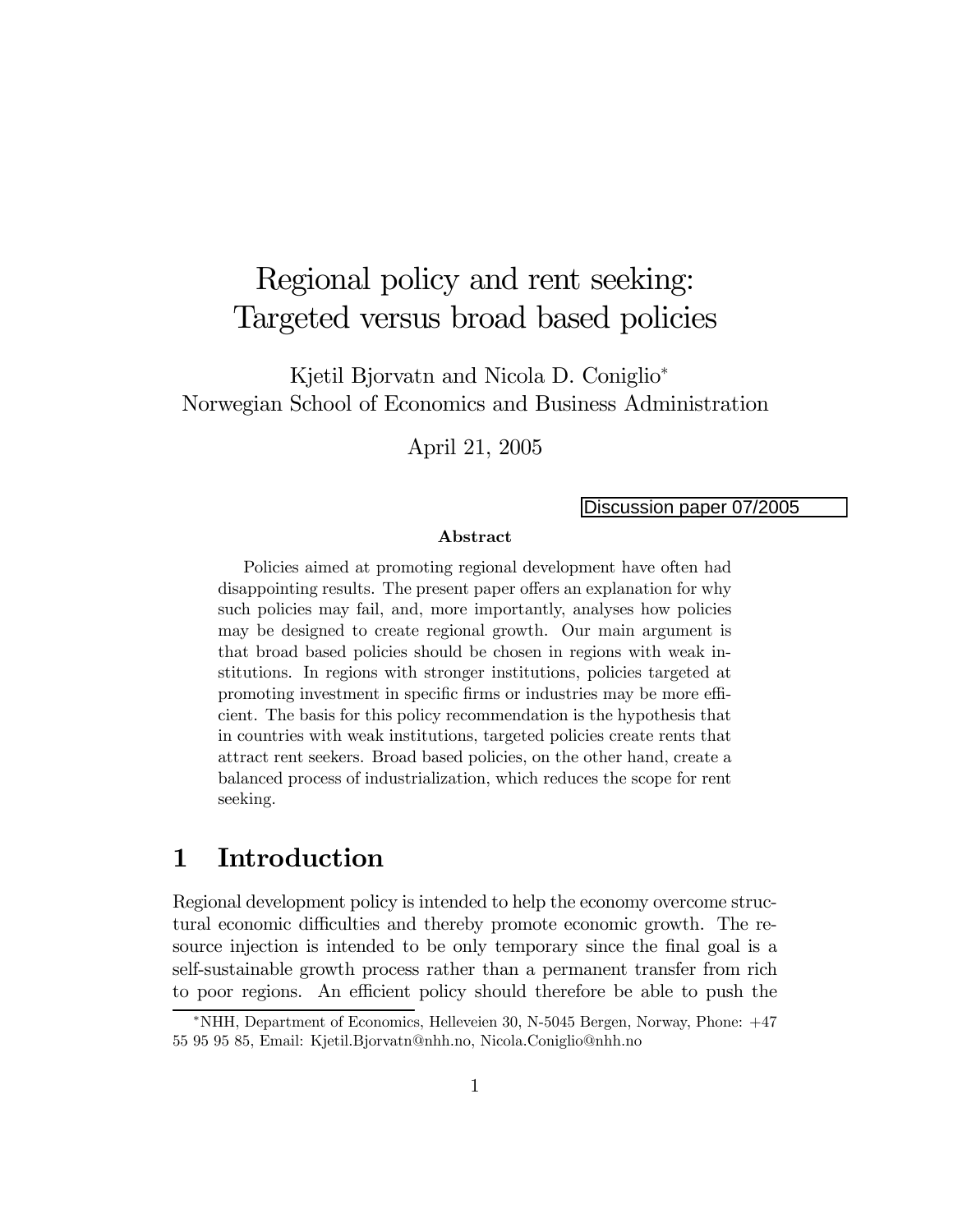economy out of a 'bad' equilibrium, characterised by an under-utilization of the productive capacity, at the lowest cost.

Empirical evidence shows that policies aimed at promoting economic development in poor regions often have failed to produce the desired results, particularly when the institutional environment in the recipient regions is weak. Burnside and Dollar (2000) show that foreign aid to low income countries has a positive impact only if the recipient country has sound policies, measured by low inflation, low budget deficits, and low barriers to trade. Similarly, Boldrin and Canova (2001) and Midelfart and Overman (2002) argue that regional policy in the European Union has had a very limited effect in fostering economic growth and attracting economic activity and employment. Cappelen et al (2003) and Ederveen et al (2003) demonstrate that regional support in Europe has been more effective in speeding up the process of convergence in countries with more developed economies and institutions.

Our analysis offers an explanation to why development policies in regions with poorly developed institutions may fail. More importantly, we show how regional policies should be designed so as to promote industrialization in different institutional environments. Conceptually, we organize economic policy into two categories, broad based and targeted policies. Broad based policies apply to all, or at least most, relevant sectors of the economy, and promote investment in general. Such policies could include public investments in infrastructure and education. Alternatively, a broad based policy could be in the form of subsidized credit where all investment projects that fulfill some easily observable and verifiable standards qualify for the subsidy.

Targeted policies, on the other hand, involve a greater measure of discretion on the part of policy makers. By offering incentives to specific investors, the aim of targeted policy is to 'pick winners'. The targeted firms are expected to develop into 'growth poles', generating spillovers to the rest of the economy. Over time, aided by these spillovers, the economy will move out of the bad equilibrium. A targeted policy may thus be an efficient way to start a growth process, since such a policy involves only a limited intervention and then relies on spillover effects from this intervention to do the rest of the job.

Our basic argument is that targeted policies in a weaker institutional environment are likely to associated with clientelism and rent seeking, which reduce the efficiency of these types of policies. Analysing the situation in Russia, Frye (2002) demonstrates that the relationship between firms favored with various types of privileges and policy makers offering these privileges is a fairly balanced one. The support to certain firms is given as a quid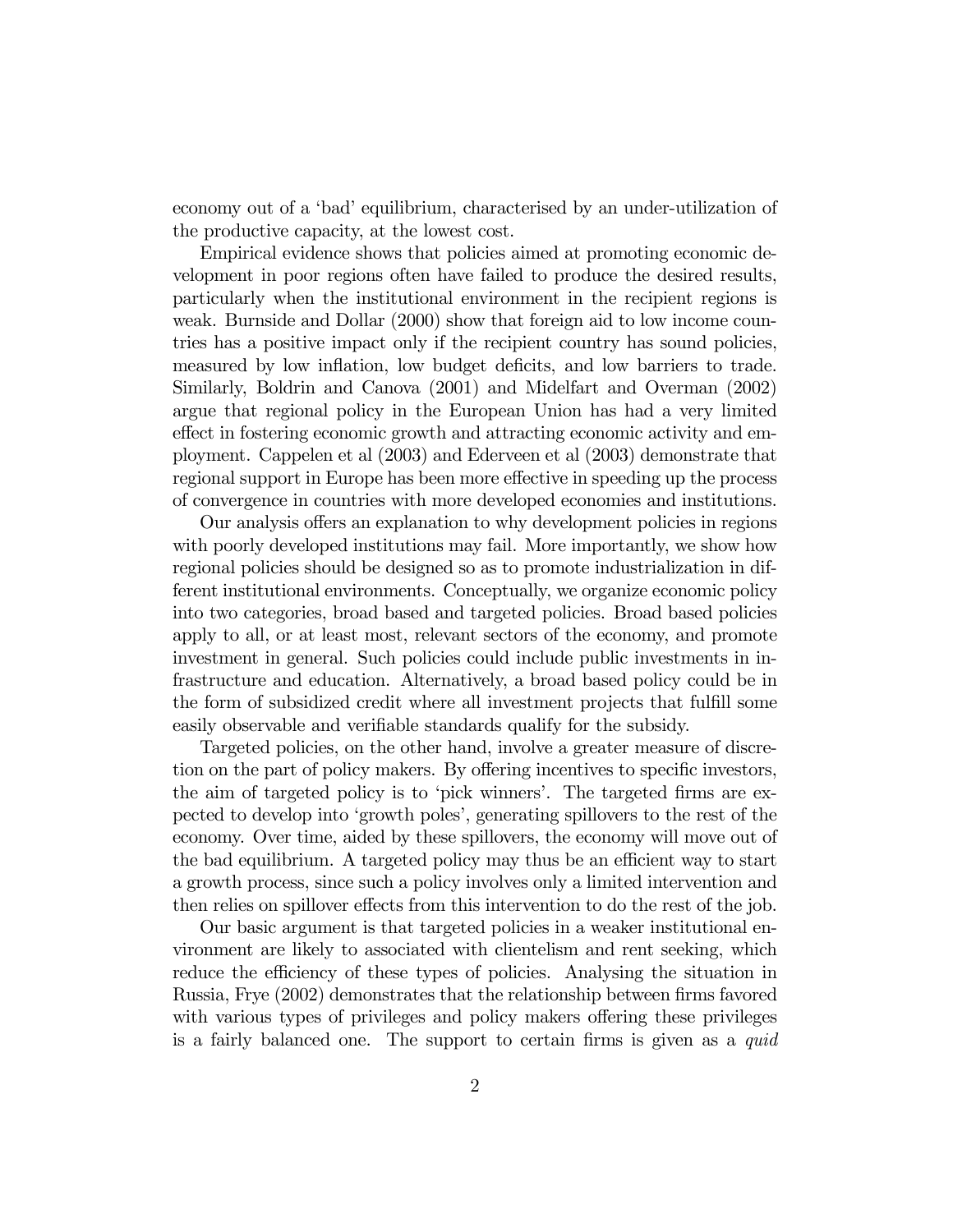pro quo, where the privileged firms have to accept a stronger degree of state intervention in the running of the firm. Robinson and Verdier (2003) show that policy makers often intervene by offering well paid jobs, typically in the public sector, as a way to create political support. The authors argue that this is costly, but credible way to create clientelistic relationships. Alesina, Danninger, and Rostagno (1999) analyse public sector employment as a redistributive devise in the case of Italy.

Employment that primarily has a political purpose, can reasonably be expected to be economically low productive. Commenting on formal sector overemployment in less developed countries, Lewis (1954, page 142) notes that: "Most businesses in underdeveloped countries employ a large number of 'messengers', whose contribution is almost negligible; you see them sitting outside office doors, or hanging around in the courtyard."

In regions with weak institutions, targeted policies will be used for political purposes. An external donor, or the autonomous leadership in a country plagued by bureaucratic corruption and regulatory capture, would in such an environment be well advised to choose broad based policies in order to stimulate economic growth. Since such policies do not open up for discrimination between firms, there is no room for quid pro quo relationships between firms and policy makers. When policy makers have no special privileges to offer, firms will refrain from offering patronage employment, and employment decisions will be made on a profit maximizing basis. Low-productive patronage employment can in such an environment be expected to be less prevalent.

The analytical framework we use to analyse the efficiency of regional development policies is based on the dual technology, limit pricing model of Murphy, Shleifer and Vishny (1989). This model demonstrates that countries or regions can be caught in a low-equilibrium trap, with only relatively inefficient, constant returns to scale technology in use. The role of development policy is to promote a sufficient amount of investment in modern, increasing returns to scale technology, to push the economy away from the poverty trap, and on the path to the high income, fully industrialized equilibrium, characterized by large scale production in all sectors. Our paper adds to the Murphy, Shleifer and Vishny model of industrialization by introducing rent seeking and by analysing the efficiency of alternative policy measures in lifting the economy out of the poverty trap.

The dual technology, limit pricing model differs from the standard analytical tool used in studying regional economics, namely monopolistic competition. In the dual technology model, the monopoly power of the large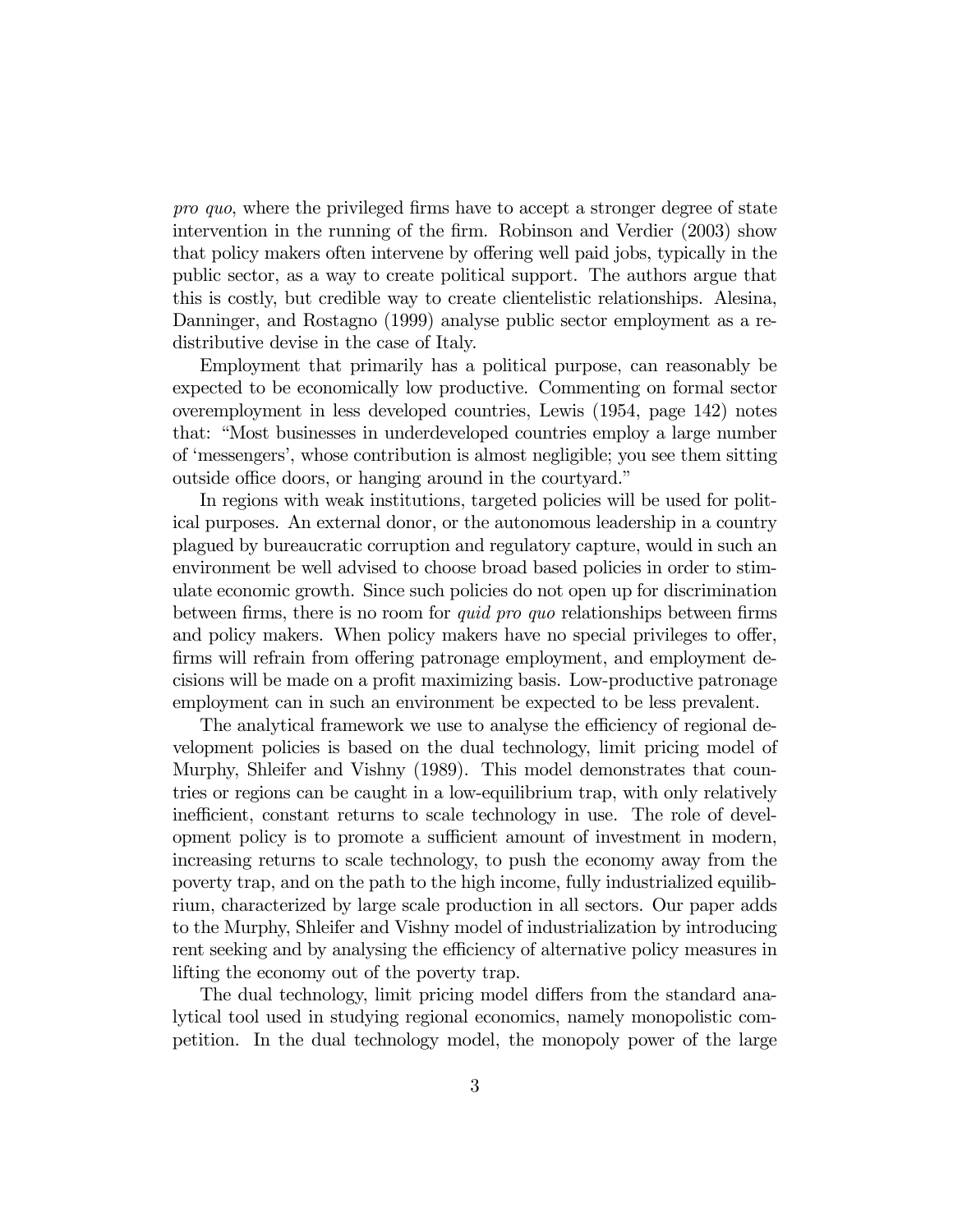scale firms is limited by the potential entry of small scale producers, capable of producing the same good as the large scale producer. This should be contrasted with the market structure in monopolistic competition, where monopoly power is limited by competition from firms using identical technology to produce differentiated products. While both models share common features, one could argue that the dual technology model is relatively more appealing in a less developed economy context, where small scale production is a relatively more important feature of the economy.

New economic geography models, such as Dupont and Martin (2003), Forslid (2004), Midelfart (2004), analyse the location of activity, i.e., the question of where people and firms are. These models may generate coreperiphery outcomes, and the policy issue is how to attract firms to the peripheral region. Since concentration of economic activity is generally the more efficient solution for the economy as a whole, policies that aim at a greater dispersion of industrial production must trade off distributional gains against efficiency losses.

In contrast, we focus on a single region, and analyse not where people are, but what they do. The ambition of economic policy is to mobilize local resources to more productive use, from the traditional sector to the more efficient modern sector. On the road to industrialization, however, there is a danger that resources will be caught up in a completely unproductive activity, namely rent seeking. In this sense, people in our model may be involved in zero productive, low productive, or highly productive activities. Note also that in the present analysis, the regional policy may create efficiency gains.

Our paper is related to Baland and Francois (2000) and Torvik (2002). In both of these contributions a dual technology, limit pricing model is used to analyse the effect of an external resource inflow on a rent seeking economy. Focusing on rents from natural resources, their main observation is that the inflow of resources leads to increased rent seeking, which drains productive entrepreneurship. Due to economies of scale in the productive sector, the external inflow of resources may actually lead to a lower income for the economy as a whole. While the present analysis is based on the same model of imperfect competition, our paper differs from both of these papers by analysing how an inflow of resources, in the form of regional aid, should be designed in order to promote growth in a rent seeking economy.

The paper is organised as follows. We start out by describing the basic model without rent seeking. Section 3 introduces rent seeking. Section 4 analyses the choice between broad based and targeted policy in a rent seeking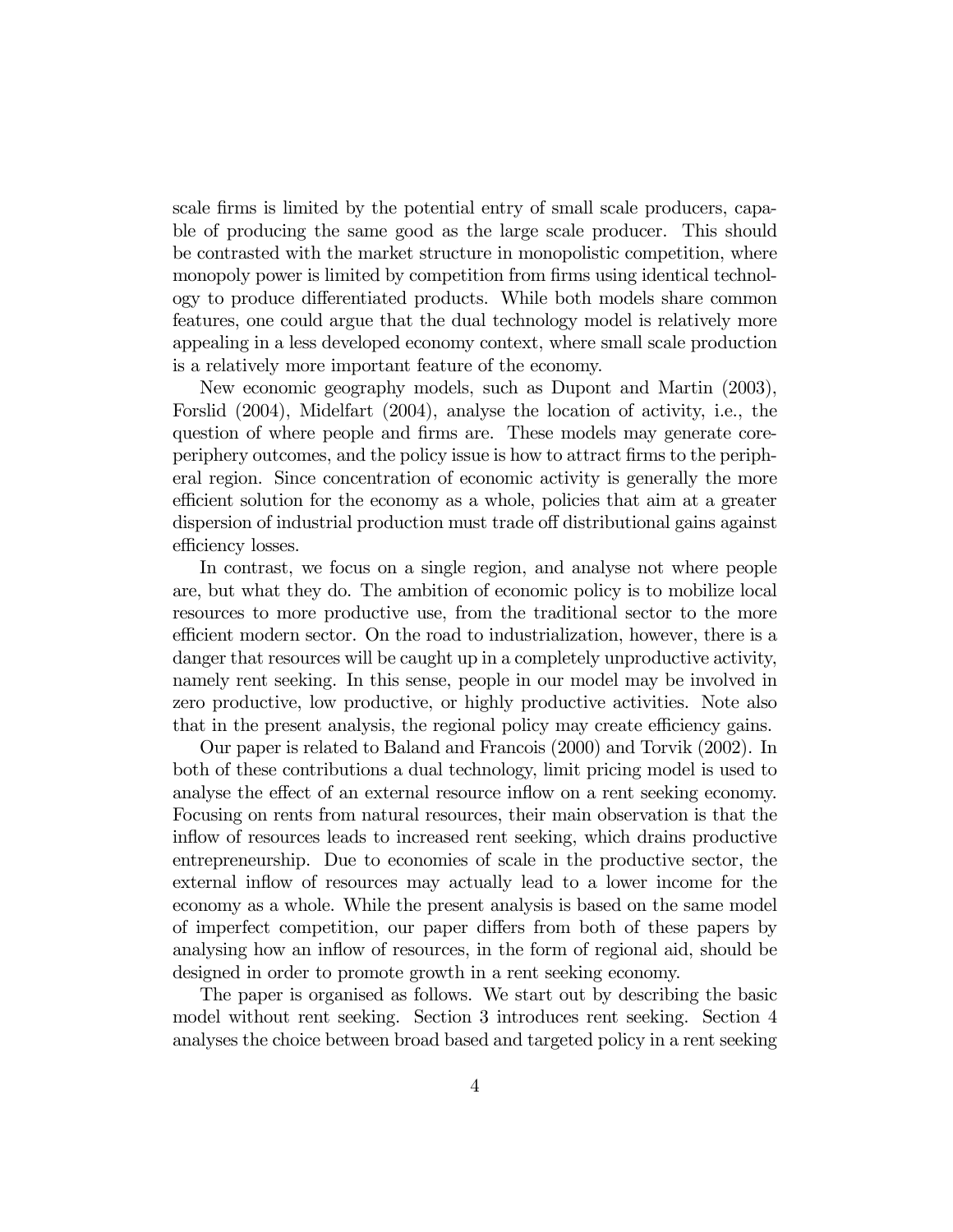economy. Section 5 concludes.

### 2 Model

Consider an economy consisting of two sectors, each producing a good  $x_i$ . The goods can be produced by means of two technologies, traditional and modern, using labor as the only input. Total labor supply  $L$  in the region is given, and normalized to unity. The traditional technology is constant returns to scale, with one unit of labour producing  $1/\alpha$  units of output. We choose the wage rate in the traditional sector as numeraire, so that the marginal cost of traditional production is  $\alpha$ . There is perfect competition between the traditional producers, and hence  $\alpha$  is also the supply price.

Modern technology is increasing returns to scale. indicated by superscript irs, and described by the following labor input requirement:

$$
l_i^{irs} = f + \alpha \beta x_i^{irs}.\tag{1}
$$

Here, f is a fixed cost and  $\beta$  < 1 is an inverse measure of the productivity markup in modern production relative to traditional production.

Consumption choice is based on a Cobb-Doublas utility function with equal budget shares. When in operation, the profit maximizing strategy of a modern firm is limit pricing, choosing a price (marginally below) traditional producers' supply price  $\alpha$ . In this way, a modern firm captures the entire market for its product. Its monopoly power is, however, limited by the potential entry of small scale producers.

The wage rate in modern sector production is fixed, and given by  $w > 1$ . Using data from Ghana, Teal (1996) finds that the wage gap between formal and informal sector employment is significant, and that trade unions, firm size, foreign and state ownership, and firm level profits positively affect the wage gap. Profits for firm  $i$  are given by:

$$
\pi_i = \alpha x_i^{irs} - w l_i^{irs}.\tag{2}
$$

We can think of the wage markup relative to traditional sector,  $w - 1$ , as determined by trade unions active in the formal sector, or to a politically determined minimum wage, being effective only in the modern sector.

The role for regional policy in the present analysis is to solve a coordination failure. In a traditional economy, each potential entrepreneur will not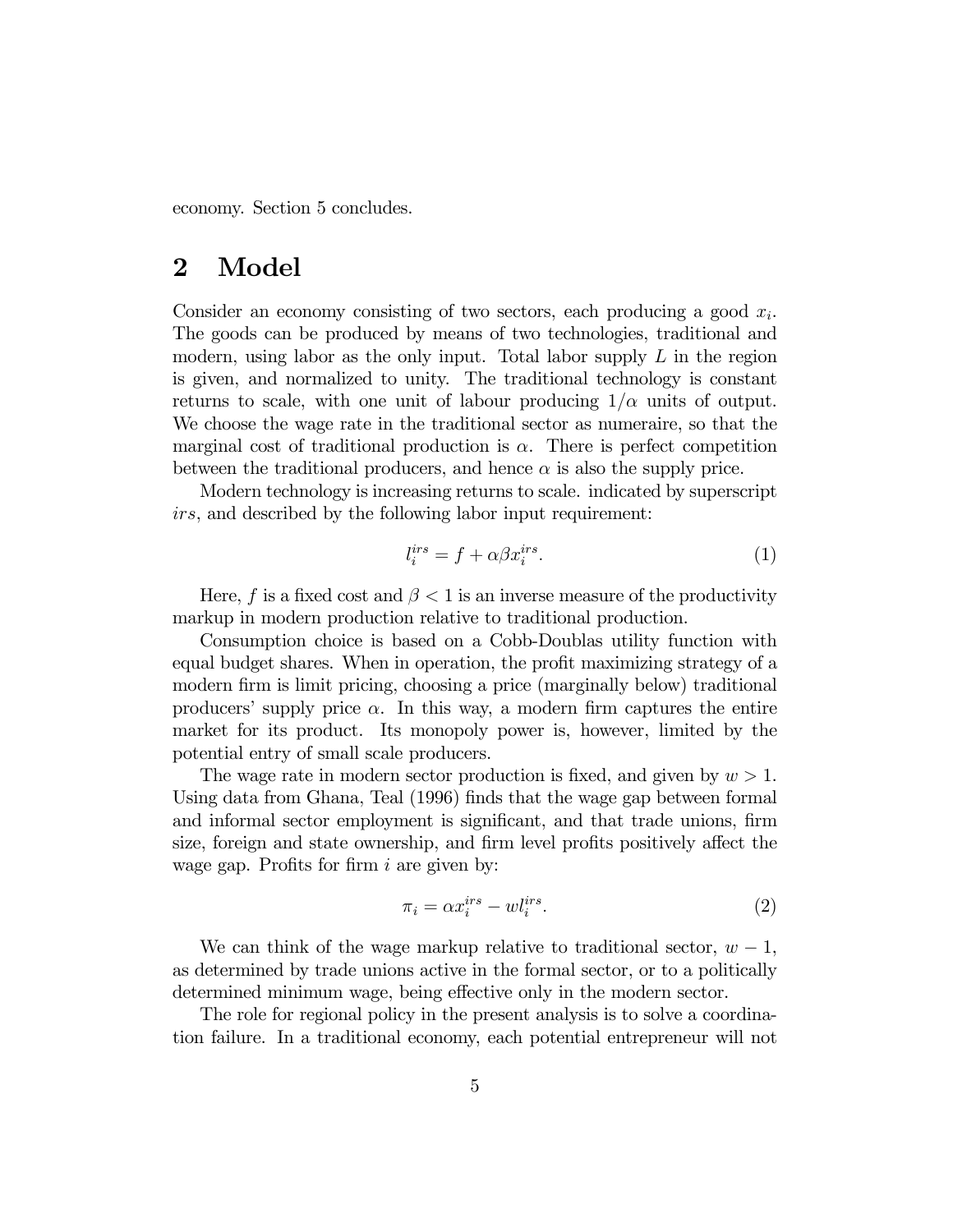find it profitable to invest in modern technology, but if many (both) sectors industrialized in a coordinated move, each investment would be profitable.

Assume that a potential entrepreneur who considers investing in modern technology takes into account the effect of the investment on income in the economy, which in turn affects the profitability of the investment. However, she takes the status of the remaining sector of the economy as given, and hence does not internalize any response by other firms to her investment decision. If an investment takes place in sector  $i$  while sector  $j$  is traditional, regional income is given by:

$$
Y^{MT} = 1 + (w - 1) l_i^{irs} + \pi_i.
$$
 (3)

Profits, as perceived by the investor in sector  $i$ , are therefore given by:

$$
\pi_i^{MT} = \frac{Y^{MT}}{2} - w l_i^{irs}.\tag{4}
$$

With modern production in sector  $i$  and traditional in  $j$ , equilibrium in labor and goods markets imply that:

$$
x_j^{crs} = x_i^{irs} \Rightarrow \frac{l_j^{crs}}{\alpha} = \frac{l_i^{irs} - f}{\alpha \beta}, \qquad \text{for } x_j^{crs} > 0. \tag{5}
$$

Using (5) and the fact that  $L = 1 = l_j^{crs} + l_i^{irs}$ , the optimal number of workers in the modern sector is given by:

$$
l_i^{irs} = \frac{\beta + f}{\beta + 1}, \qquad \text{for } x_j^{crs} > 0.
$$
 (6)

Using  $(6)$  in  $(1)$ , we can express the output of a modern firm in this partly industrialized economy as:

$$
x_i^{irs} = \frac{1 - f}{(\beta + 1)\alpha}, \qquad \text{for } x_j^{crs} > 0.
$$
 (7)

Using  $(6)$  and  $(7)$  in  $(4)$ , we can express the profits perceived by a potential investor in sector i as:

$$
\pi_i^{MT} = \frac{1 - f - w(\beta + f)}{\beta + 1}.
$$
\n(8)

From (8) we see that: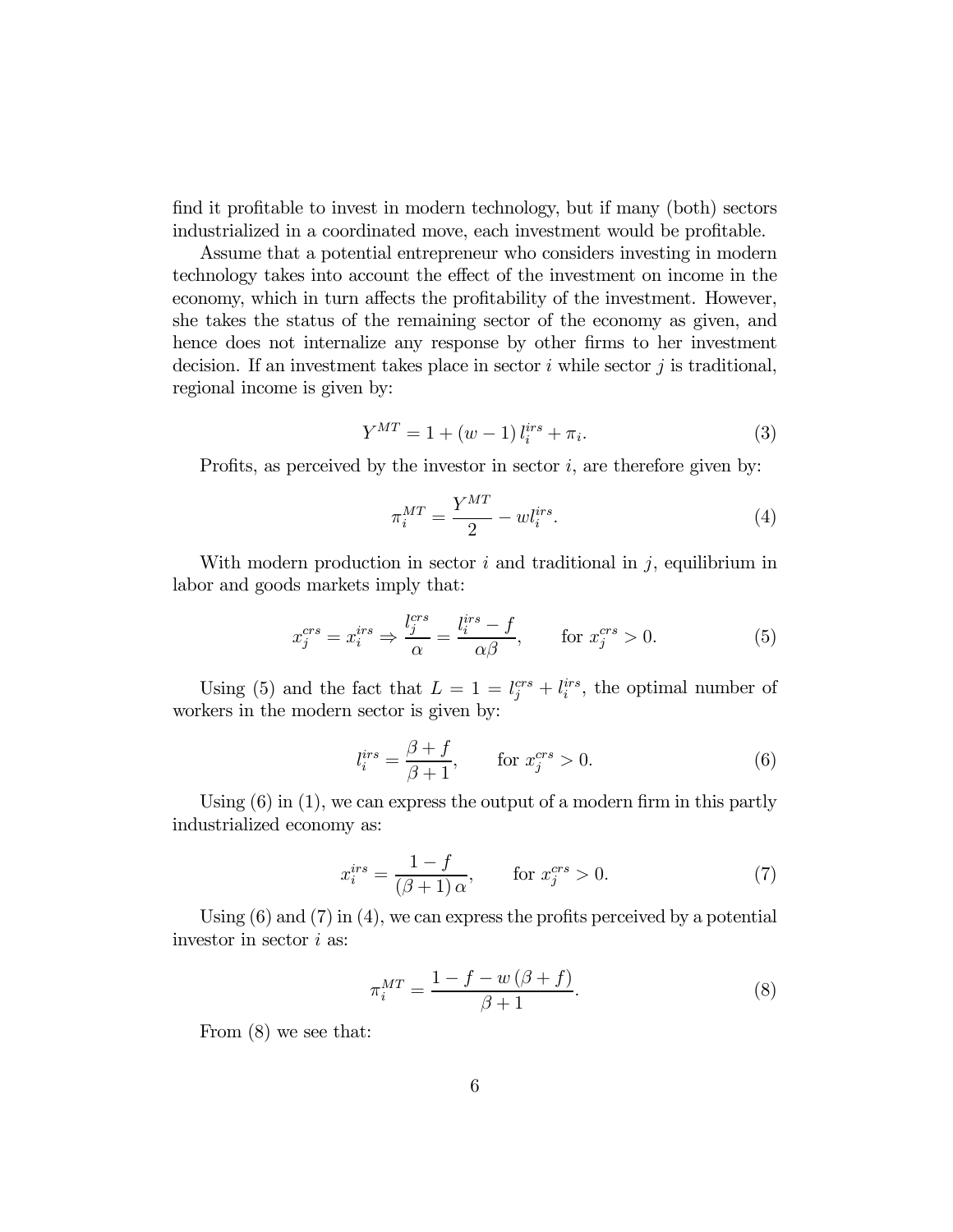$$
\pi_i^{MT} < 0 \Rightarrow f > \frac{1 - w\beta}{w + 1}.\tag{9}
$$

When the inequality in (9) holds, a potential investor will not find it profitable to adopt a modern technology. Under these circumstances, both sectors will continue to produce by means of traditional technology, and income in the economy,  $Y^{TT}$  is equal to one.<sup>1</sup>

The non-profitability condition, as expressed by (9), is a necessary but not sufficient condition for the existence of coordination failure. We also need to derive the condition for when a coordinated investment is indeed profitable. When both sectors have modernized, regional income is given by

$$
Y^{MM} = w + 2\pi_i. \tag{10}
$$

When both sectors have modernized,  $l_i^{irs} = l_j^{irs} = 0.5$ , and the equilibrium condition in the goods and labor market is given by the following equation:

$$
x_i^{irs} = x_j^{irs} = \frac{0.5 - f}{\alpha \beta}.
$$
\n(11)

Using (11) and  $l_i^{irs} = l_j^{irs} = 0.5$  in (2), profits in a fully industrialized economy can be expressed as:

$$
\pi_i^{MM} = \frac{1 - 2f - w\beta}{2\beta}.
$$
\n(12)

A coordinated investment is profitable if:

$$
\pi_i^{MM} > 0 \Rightarrow f < \frac{1 - w\beta}{2}.
$$
\n(13)

The condition for multiple equilibria to exist in the present model is therefore given by:

$$
\pi_i^{MT} < 0 < \pi_i^{MM} \Leftrightarrow \frac{1 - w\beta}{w + 1} < f < \frac{1 - w\beta}{2}.\tag{14}
$$

Hence, coordination failure applies if the fixed costs take on an intermediate value, such that it is unprofitable for a single firm to invest but profitable

<sup>&</sup>lt;sup>1</sup>Note that a change in  $\alpha$  does not affect  $Y^{TT}$ . The reason is that the change in quantity is perfectly cancelled out by a change in price in the opposite direction. Hence, while a change in  $\alpha$  affects real output, in nominal terms, income stays the same.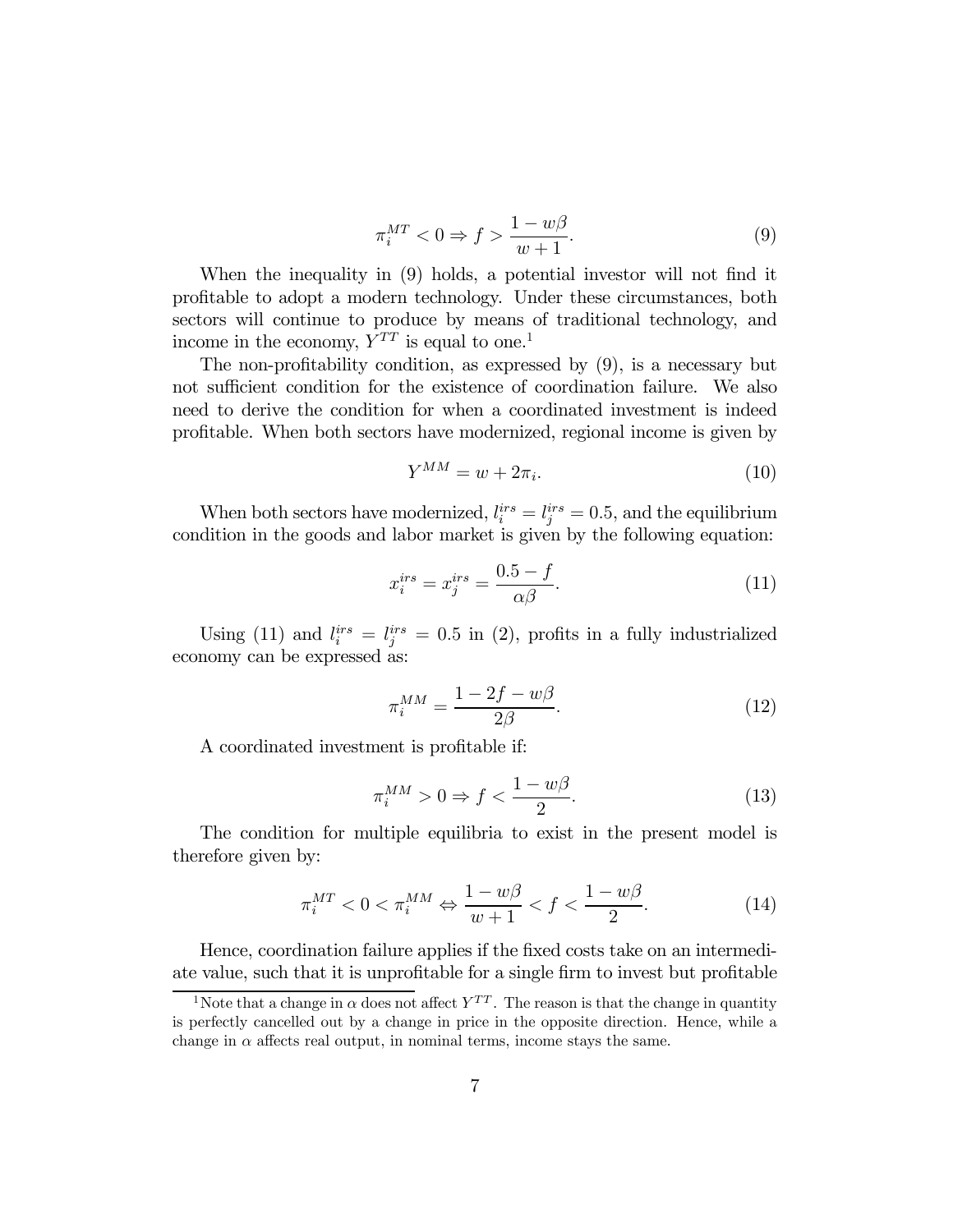for the two firms to invest in tandem. We assume that the inequalities in (14) apply, implying that the regional economy, characterized by traditional production, is caught in a low-income trap. Our aim is to analyse policies that may lead the country out of the traditional technology equilibrium, and to a fully modernized economy. One way to implement the coordinated investment is to offer subsidies such that one firm invests. Given investment by one firm, the condition  $\pi_i^{MM} > 0$  implies that the second firm will also find it profitable to invest, even without a subsidy. In what now follows, we analyse the efficiency of different policies in moving the economy the industrialized equilibrium.

We distinguish between broad based policies that offer investment incentives to both firms in a non-discriminatory way, and targeted policies where the policy maker picks a 'winner', and relies on the spillover effects from this investment to create an incentive also for the non-favored firm to invest.2

For concreteness, we model economic policy as an investment subsidy, s. The policy could be in the form of subsidized credit, or more indirect measures that increase the profitability of investment, such as investments in education and infrastructure. The targeted policy reduces the fixed investment cost to the selected firm, whereas the broad based policy offers the same incentive to both firms.

Subtracting s from  $f$  in  $(8)$ , the level of s such that a single investor exactly breaks even, i.e., such that  $\pi_i^{MT} = 0$ , can be found as:

$$
s^* = \frac{f + w(\beta + f) - 1}{1 + w}.
$$
 (15)

When  $s \geq s^*$  has been offered to one firm, this firm will invest. Once this investment has been successfully carried out, the other firm will also find it profitable to invest (since  $\pi_i^{MM} > 0$ ). By making use of the demand linkages created by the investment, the policy maker only has to offer  $s^*$  to a single firm in order to stimulate a move to the industrialized equilibrium. The alternative would be a broad based policy offering  $s<sup>*</sup>$  to both firms, which clearly involves twice the amount of investment subsidies compared to the targeted policy.

In a weak institutional environment, however, targeted policies open up for rent seeking and patronage employment in a quid pro quo exchange be-

<sup>&</sup>lt;sup>2</sup>In our model the optimal policy might require asymmetric incentives even if sectors are identical. For an interesting discussion on optimal incentives with identical agents, see Winter (2004).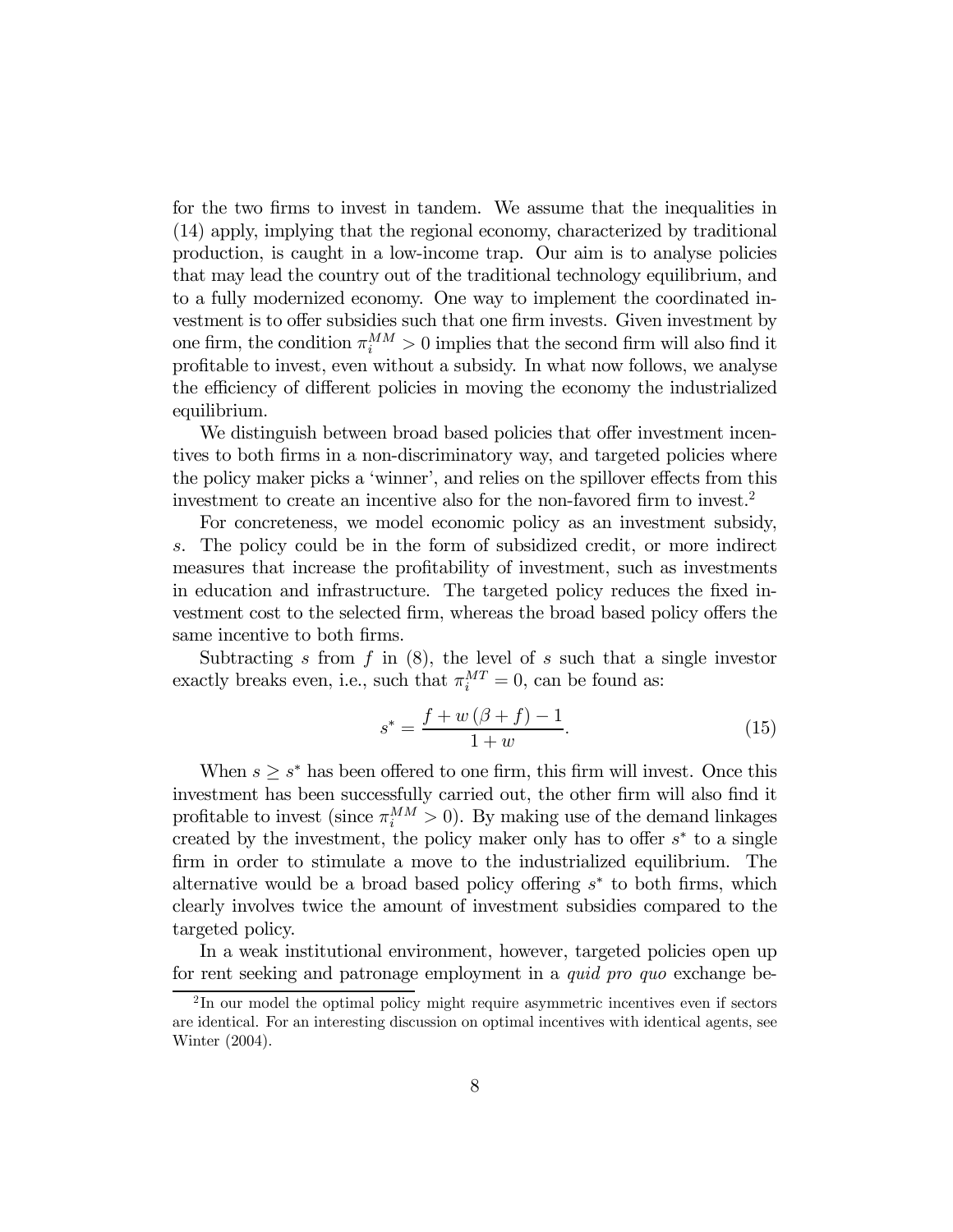tween firms and policy makers. Our fundamental assumption is that broad based policies are not exposed to this kind of interaction between firms and policy makers, since broad based policies do not discriminate between firms. We first formalize rent seeking, and then turn to the optimal choice of policy.

### 3 Rent seeking

Rent seeking may take place at two levels in our model. First, by firms lobbying policy makers for the targeted investment subsidy, and second, by workers lobbying policy makers for well paid, modern sector employment.

#### 3.1 Rent seeking by firms

Firms compete for targeted subsidies by offering to establish patronage positions, i.e., jobs that the policy maker can allocated to people of his own choice. People employed for political reasons can reasonably be expected to be less productive than those employed for their skills. We simplify by assuming that patronage labor is completely unproductive.

Let  $l_i^g$  be the number of patronage positions offered by firm i and  $l_j^g$  by firm  $j$ . The probability of firm  $i$  receiving the subsidy is given by:

$$
\rho_i = \frac{l_i^g}{l_i^g + l_j^g}.\tag{16}
$$

Hence, the more patronage positions that a firm offers relative to its competitor, the larger is the likelihood that this firm will receive the transfer. We assume that the responsiveness of the government to lobbying, in their decision on which firm to favor with the investment subsidy, depends on the institutional quality of the region, given by  $\theta$ . The higher is  $\theta$  the lower is the institutional quality.

There are certain transaction costs for firms associated with lobbying. These costs include such factors as time spent formulating an offer of patronage employment, and time spent 'selling' this offer to the policy maker. We model these costs simply as a fixed cost  $q$ . The expected benefit of a firm  $i$  from lobbying for subsidies is therefore given by:

$$
v_i = \rho_i \theta s - w l_i^g - g \tag{17}
$$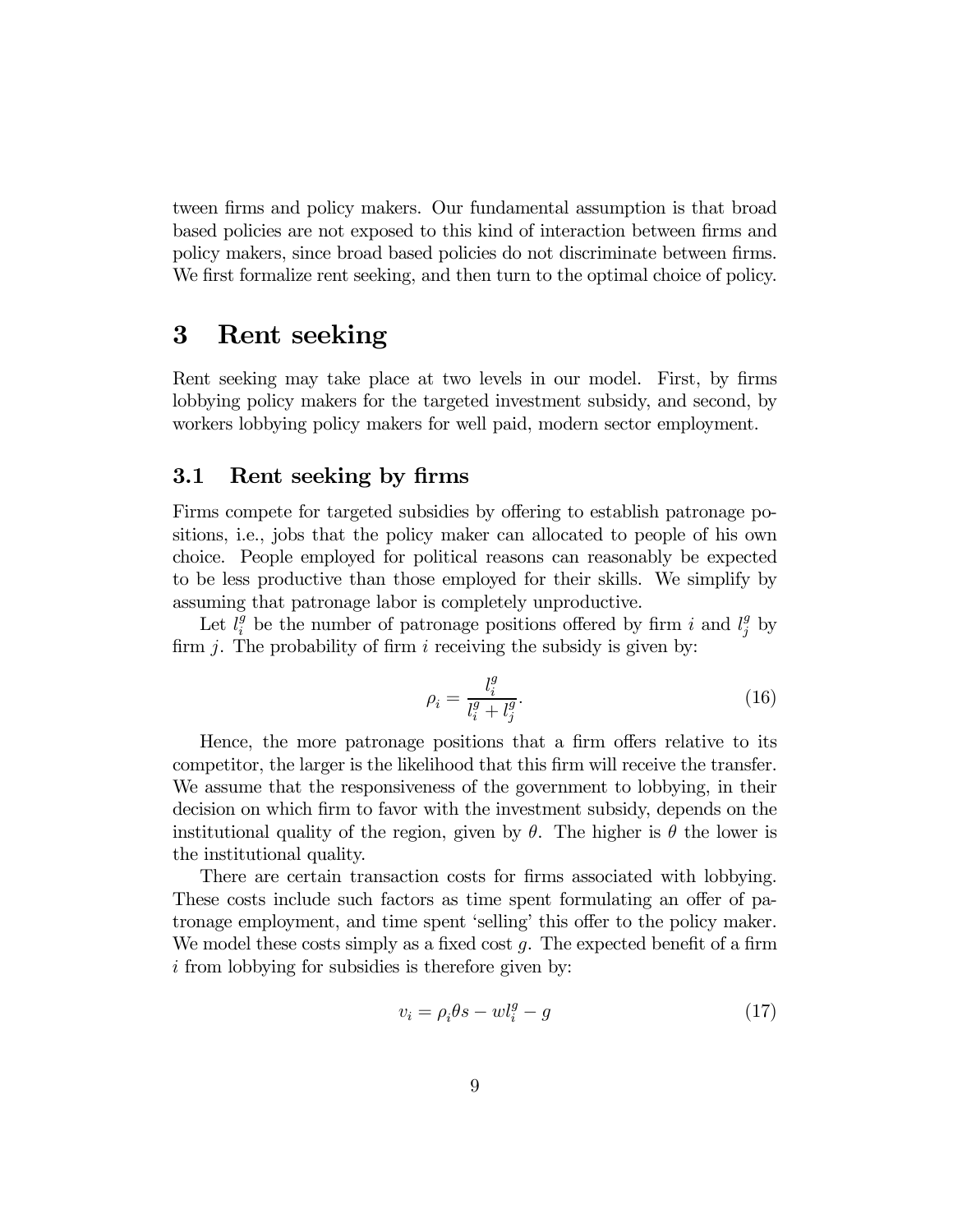where the first term is expected gain from lobbying, with  $\theta s$  being the size of the rent, the second term is the cost in terms of patronage positions and the last term represents the fixed lobbying costs. Maximizing (17) with respect to  $l_i^g$ , we get the first order condition:

$$
\frac{\partial v_i}{\partial l_i^g} = \frac{\theta s l_i^g}{\left(l_i^g + l_j^g\right)^2} - w = 0\tag{18}
$$

Using (18) in (16), and the fact that in a symmetric equilibrium  $l_i^g = l_j^g =$  $l^g$  and therefore  $\rho_i = \rho_j = 0.5$ , we get:

$$
l^g = \frac{\theta s}{4w}.\tag{19}
$$

We see from  $(19)$  that the number of patronage positions in equilibrium increases in the size of the rent  $\theta s$  and decreases in the modern sector wage.

#### 3.2 Rent seeking by workers

Workers in the traditional sector are aware of the possibility of getting wellpaid jobs in the formal sector by offering loyalty, votes or bribes to policy makers, possibly via some pressure groups that act as intermediaries (like the mafia). The workers have to compete for the attention of the policy makers or pressure groups, and this takes time. The resources devoted to lobbying, which we shall also refer to as rent seeking, is given by  $l^{rs}$ . In equilibrium, the level of rent seeking can be found from the condition:

$$
1 = \frac{wl^g}{l^{rs} + l^g}.\tag{20}
$$

The left hand side of (20) is the marginal cost of lobbying, given by the wage in the traditional sector. The right hand side gives the marginal income, in expected terms, from lobbying. Here, the probability of getting a patronage position is given by the number of jobs open to rent seeking,  $l<sup>g</sup>$ , divided by the number of people looking for these jobs,  $l^{rs} + l^g$ . Hence,  $l^{rs}$  is the number of people that have failed in their attempt to obtain patronage employment. The time spent lobbying yields zero income.<sup>3</sup> Rearranging  $(20)$ , we get:

$$
l^{rs} = (w - 1) l^g. \tag{21}
$$

<sup>3</sup>This formulation of rent seeking is similar to that guiding urban migration in the well known Harris-Todaro model.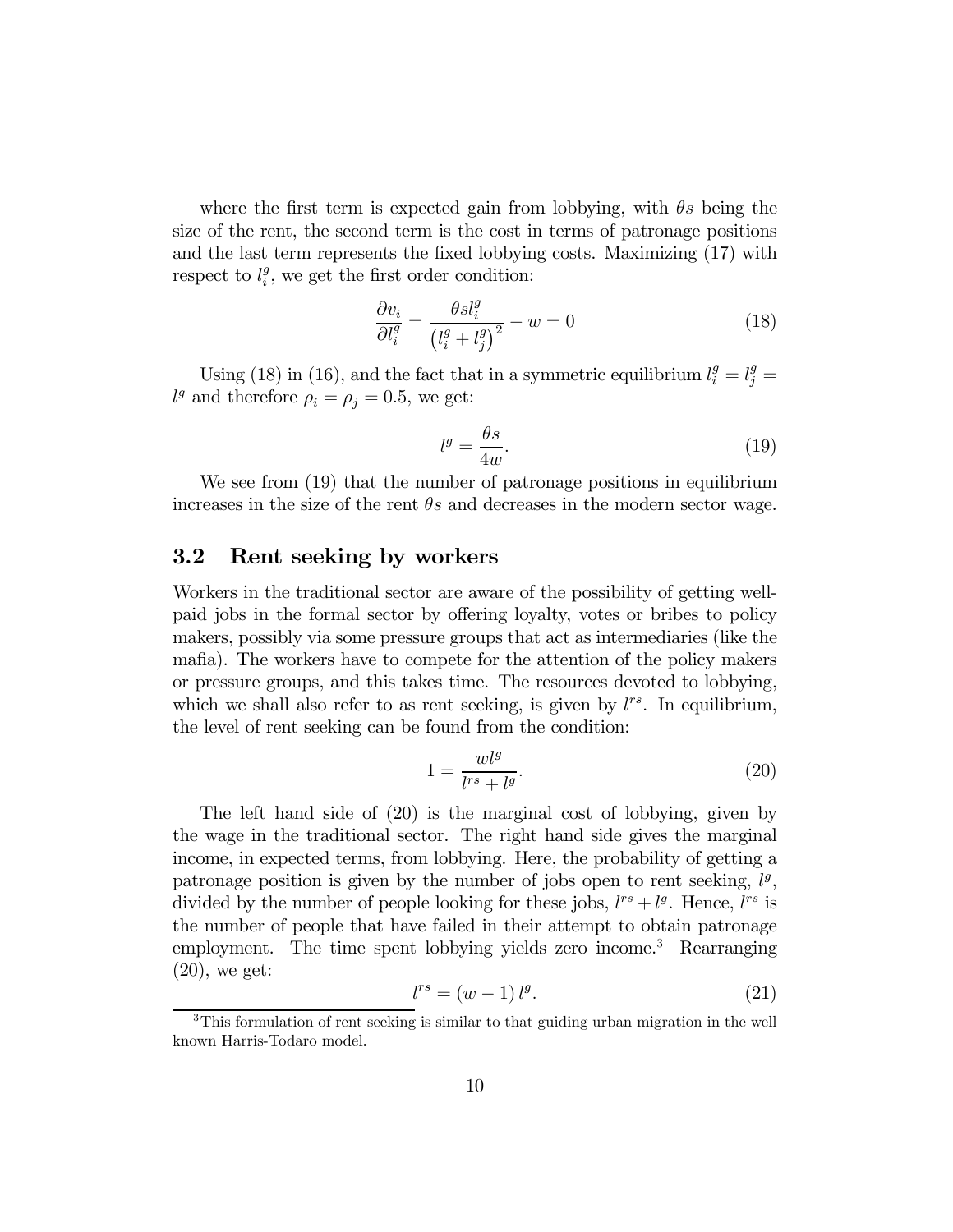In a rent seeking economy, labor input in a modern firm as the single investor in the region is given by:

$$
\hat{l}_i^{irs} = f + \alpha \beta \hat{x}_i^{irs} + l^g, \qquad \text{for } x_j^{crs} > 0,
$$
\n(22)

where  $\hat{x}_i^{irs}$  is the firm's output, to be derived below. Clearly, for  $l^g = 0$ , (22) reduces to (1). The product market equilibrium in this case is characterized by:

$$
x_j^{crs} = \hat{x}_i^{irs} \Rightarrow \frac{l_j^{crs}}{\alpha} = \frac{\hat{l}_i^{irs} - l^g - f}{\alpha \beta}, \qquad \text{for } x_j^{crs} > 0,
$$
 (23)

which reduces to (5) for  $l^g = 0$ . With rent seeking, the resource constraint in a partially industrialized economy is given by  $L = 1 = l_j^{crs} + \hat{l}_i^{irs} + l^{rs} +$ 2g. The last term, 2g, refers to the transaction costs associated with the two entrepreneurs' lobbying for the targeted investment subsidy. Using this information, (22) and (23), we find that:

$$
\hat{l}_i^{irs} = \frac{\beta + f}{\beta + 1} + \frac{(1 - w\beta + \beta)\theta s - 8g\beta w}{4w(1 + \beta)}, \quad \text{for } x_j^{crs} > 0. \tag{24}
$$

The second term in (24) represents the distortion in formal sector employment due to rent seeking. This can be seen by noting that in a perfect institutional environment,  $\theta = 0$  and  $g = 0$ , so that (24) reduces to (6). Whether rent seeking leads to more or less modern sector employment in a partially industrialized equilibrium, depends on two components. On the one hand, the presence of patronage jobs expands occupation in the modern sector. An increase in the amount of the subsidy  $(s)$  and in the likelihood of being able to obtain it, as measured by the institutional quality  $(\theta)$ , increases the expected benefits from lobbying and in turn increases the level of patronage employment. On the other hand, rent seeking ties up real resources, with zero productive workers in patronage positions, unsuccessful rent seekers who are left unemployed, and resources wasted in the fixed transaction costs  $(g)$ . This resource waste reduces income and therefore demand and supply in the economy. The balance between these two contrasting effects determines the sign of the second term in (24), and therefore whether rent seeking expands or contracts modern sector employment.

Using (22), we can express the equilibrium quantity of goods to be supplied by the modern firm as: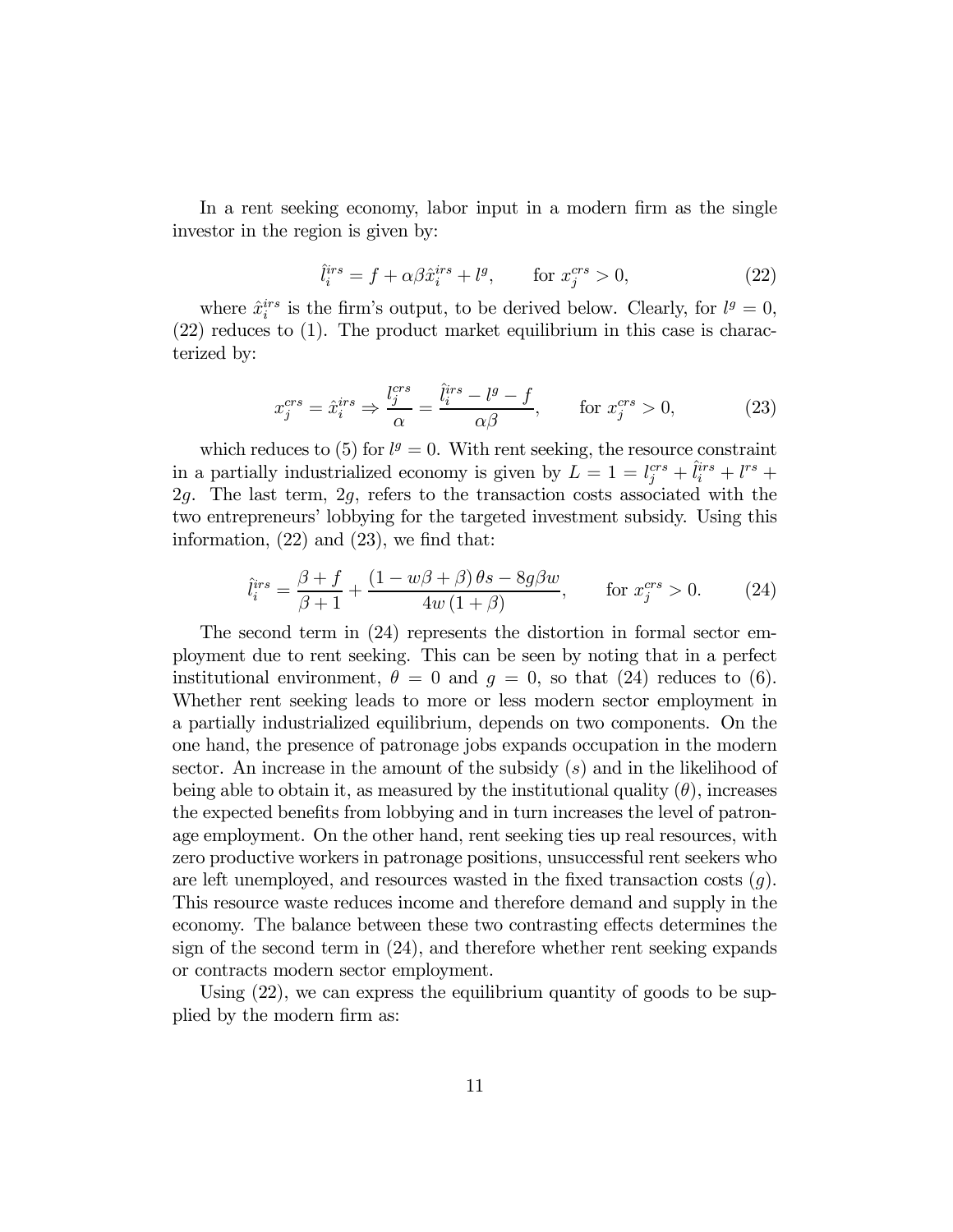$$
\hat{x}_i^{irs} = \frac{1-f}{(\beta+1)\,\alpha} - \frac{8g+\theta s}{4\,(\beta+1)\,\alpha}, \qquad \text{for } x_j^{crs} > 0. \tag{25}
$$

The second term in (25) captures the distortion in modern firm supply due to rent seeking. Clearly, for  $g, \theta, s > 0$  this term is negative. In a perfect institutional environment,  $g = \theta = 0$ , and (25) reduces to (7). Profits in a rent seeking economy can be expressed as:

$$
\hat{\pi}_i^{MT} = \frac{1 - \hat{l}_i^{irs} - 2g - l^{rs} + w\hat{l}_i^{irs} + \hat{\pi}_i^{MT}}{2} - w\hat{l}_i^{irs} - g,\tag{26}
$$

where the numerator of the first term on the right hand side is  $\hat{Y}^{MT}$ . Subtracting s from the fixed investment cost, and using  $(21)$ ,  $(24)$ , and  $(25)$ , we can express profits as a function of (amongst other things) institutional quality  $\theta$ , the investment subsidy s, and the fixed lobbying cost g, as:

$$
\hat{\pi}_i^{MT} = \frac{4 + 8g(w\beta - 2 - \beta) - 4(w+1)(f-s) - 2s\theta - 4w\beta - s\theta\beta(1-w)}{4(1+\beta)}
$$
\n(27)

We now turn to the issue of optimal policy choice, in an imperfect institutional environment characterized by rent seeking.

### 4 Broad based versus targeted policies

The minimum level of a targeted investment subsidy required for the favored firm to break even can be found from the condition  $\hat{\pi}_i^{MT} = 0$ , resulting in:

$$
\hat{s}^* = \frac{4\left(f + fw + w\beta + 2g\left(\beta - w\beta + 2\right) - 1\right)}{4w - 2\theta - \theta\beta + w\theta\beta + 4}.\tag{28}
$$

Figure 1 illustrates the choice between broad based policies, offering s<sup>∗</sup> to each firm, and the targeted policy  $\hat{s}^*$ <sup>4</sup>

Clearly, for  $\theta < \theta^*$ , the targeted policy is less costly than the broad based policy. Here, the institutional quality is sufficiently developed to allow targeted polices to be implemented without attracting too much rent seeking. On the other hand, for  $\theta > \theta^*$ , the institutional quality is relatively poor,

<sup>&</sup>lt;sup>4</sup>The numerical values upon which the figure is based are:  $f = 0.3, \beta = 0.3, w = 1.3, g = 1.3$ 0.0017.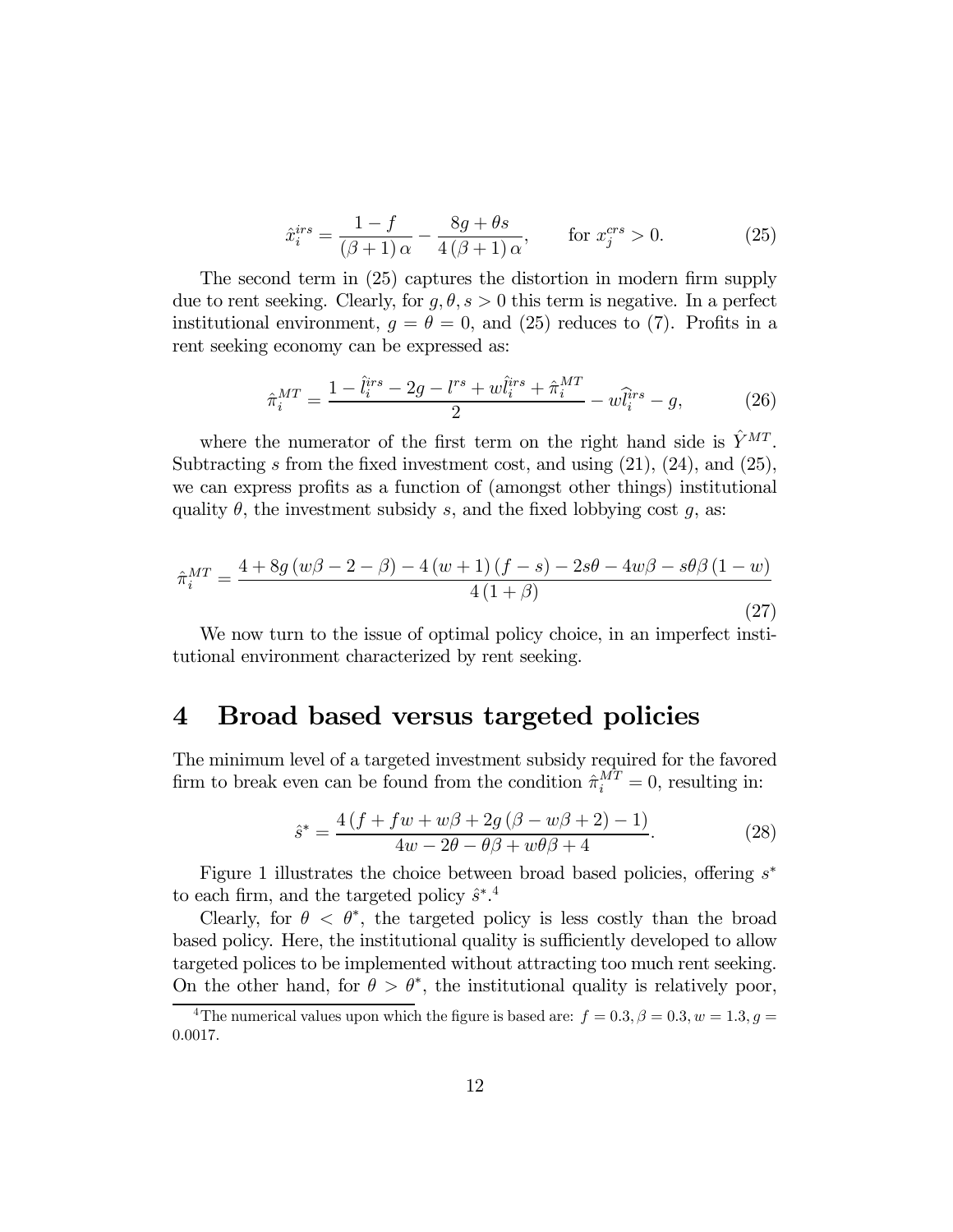

Figure 1: Broad based versus targeted policy

and the rent seeking costs of targeted policies sufficiently important to make broad based policies the less costly choice.

The critical level of institutional quality at which the targeted and broad based policy create investment at equal cost, can be found as:

$$
\theta^* = \frac{2(1-f) + 2w(1 - \beta + 4g - 2f) + 4g(2 + \beta) - w^2(2f + 2\beta + 4g\beta)}{\beta(1-f) - 2f(1+w) - 3w\beta - w\beta^2 + w^2\beta(f + \beta) + 2}.
$$
\n(29)

It can be shown that  $\theta^*$  increases in  $\beta$ , f, and w, and falls in g. Indeed, if  $\beta$ , f, or w are sufficiently small, and/or g is sufficiently large, the broad based policy is preferable for all  $\theta \in (0, 1)$ . Similarly, if  $\beta, f$ , or w are sufficiently large, and/or  $q$  is sufficiently small, the targeted policy is preferable for all  $\theta \in (0,1)$ .

Intuitively, the higher are  $\beta$ , f, or w, the more costly it is to establish profitable large-scale production. This is an argument in favor of a targeted policy. A higher level of  $g$  increases the cost of the targeted policy, by increasing the transaction costs associated with lobbying for the investment subsidy.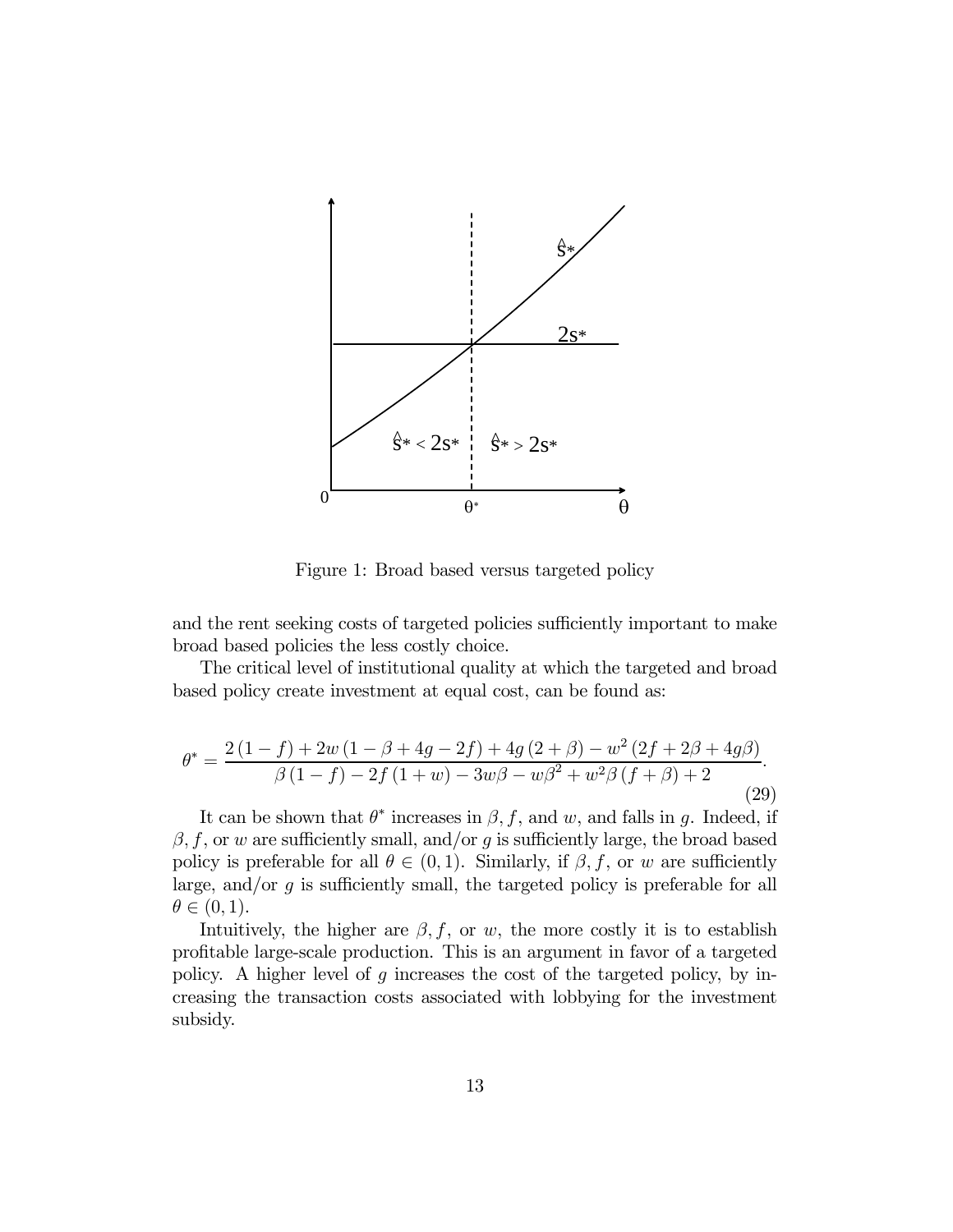# 5 Conclusion

Regional policies aimed at creating economic development through industrialization have often failed to meet expectations. In particular in regions with poor political and economic institutions, these policies seem to have had only negligible effects on economic growth. Our analysis has attempted to shed light on this observation, by emphasising the effect of rent seeking on the optimal policy choice.

We demonstrate that in a situation with poor institutions, offering targeted investment incentives may create rent seeking, which crowds out some of the effect of the policy. In this way, creating industrialization by means of targeted policies in regions with less developed institutions may be very costly. Indeed, if the policy maker or donor does not internalize the crowding out effect of rent seeking, the investment incentives are likely to be too small, and therefore fail in moving the economy to a higher income equilibrium.

If the institutional quality is sufficiently poor, broad based policies are likely to be less costly in terms of generating industrialization. Since broad based policies do not involve discrimination between firms, these policies are less likely to be 'captured' by special interest groups.

# References

- [1] Alesina, A., S. Danninger, and M.V. Rostagno (1999). Redistribution through public employment: The case of Italy, NBER Working Paper 7387.
- [2] Baland, J.-M. and P. Francois (2000). Rent-seeking and resource booms, Journal of Development Economics 61: 527-542.
- [3] Boldrin, M. and F. Canova (2001). Inequality and convergence in Europe's regions: reconsidering European regional policies, Economic Policy 16 (32): 205-253.
- [4] Burnside, C. and D. Dollar (2000). Aid, policies, and growth, American Economic Review 90: 847-867.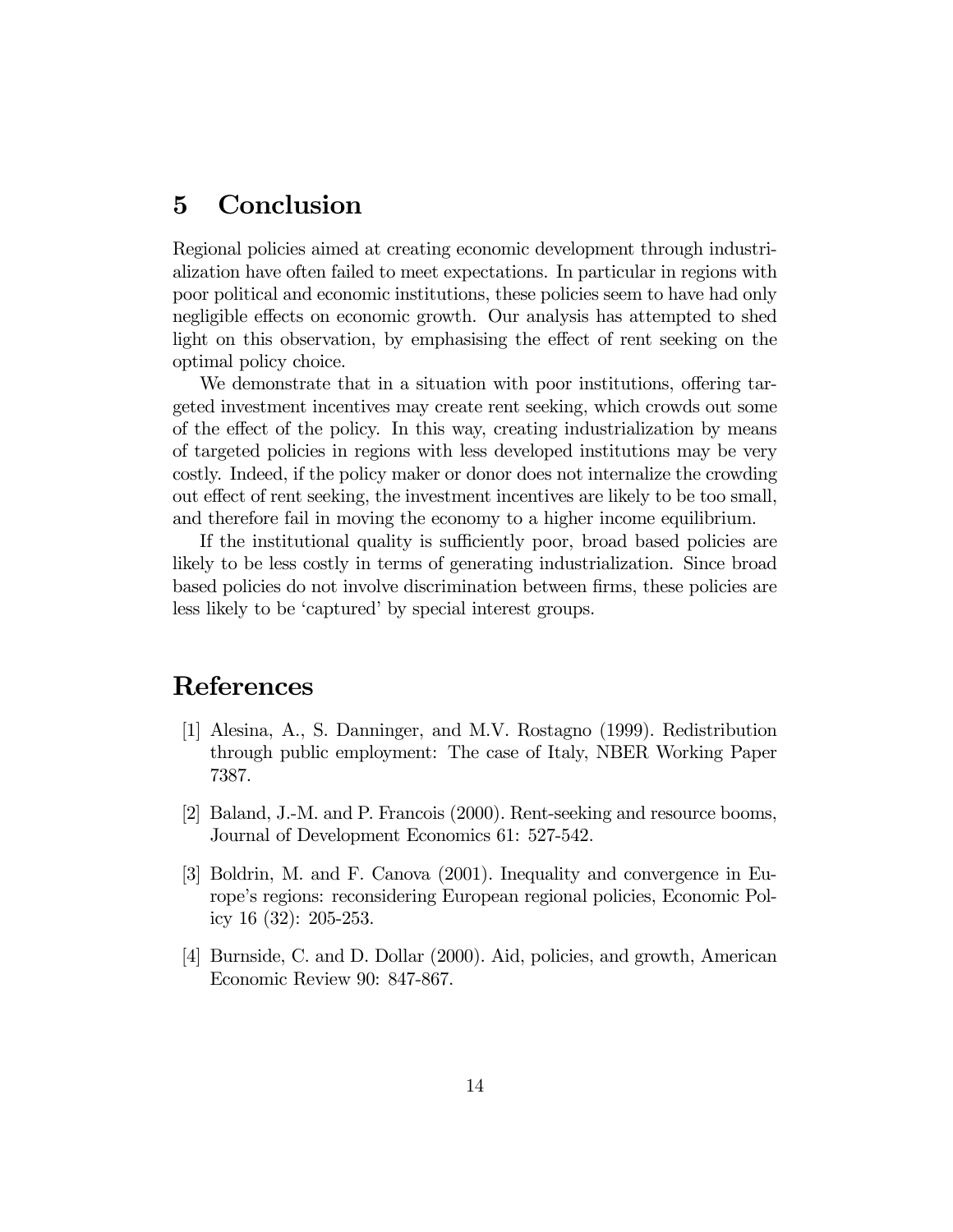- [5] Cappelen, A., F. Castellacci, J. Fagerberg and B. Verspagen (2003). The impact of EU regional support on growth and convergence in the European Union, Journal of Common Market Studies 41: 621-644.
- [6] Dupont, V., and P. Martin (2003). Subsidies to poor regions and inequalities: Some unpleasant arithmetic, CEPR Discussion Paper 4107.
- [7] Ederveen, S., H.L.F de Groot, R. Nahuis (2003). Fertile soil for Structural Funds? A Panel data analysis of the conditional effectiveness of European cohesion policy, Tinbergen Discussion, 02-096/2003.
- [8] European Commission (2001). Unity, solidarity, diversity for Europe, its people and territory, Second Report on Economic and Social Cohesion, Luxemburg: Office for official publications of the European Communities.
- [9] Forslid, R. (2004). Regional policy, integration and the location of industry in a multiregional framework, CEPR Discussion Paper 4630.
- [10] Frye, T. (2002). Capture or exchange? Business lobbying in Russia, Forthcoming in Europe-Asia Studies.
- [11] Harris, J. and M. Todaro (1970). Migration, Unemployment and Developme: A Two Sector Analysis, American Economic Review 40: 126-142.
- [12] Lewis, W.A. (1979). The dual economy revisited. The Manchester School, vol. 47: 211-229.
- [13] Midelfart K. H. and H. Overman (2002). Delocation and European integration: Is structural spending justified?, Economic Policy 17 (35): 323-359.
- [14] Midelfart, K. H. (2004). Regional policy design: An analysis of relocation, efficiency and equity, CEPR Discussion Paper 4321.
- [15] Murphy, K.A., A. Shleifer, and R. Vishny (1989). Industrialization and the big push, Journal of Political Economy 97 (October): 1003-1026.
- [16] Robinson, J.A. and T. Verider (2003). The political economy of clientelism, mimeo, Harvard University.